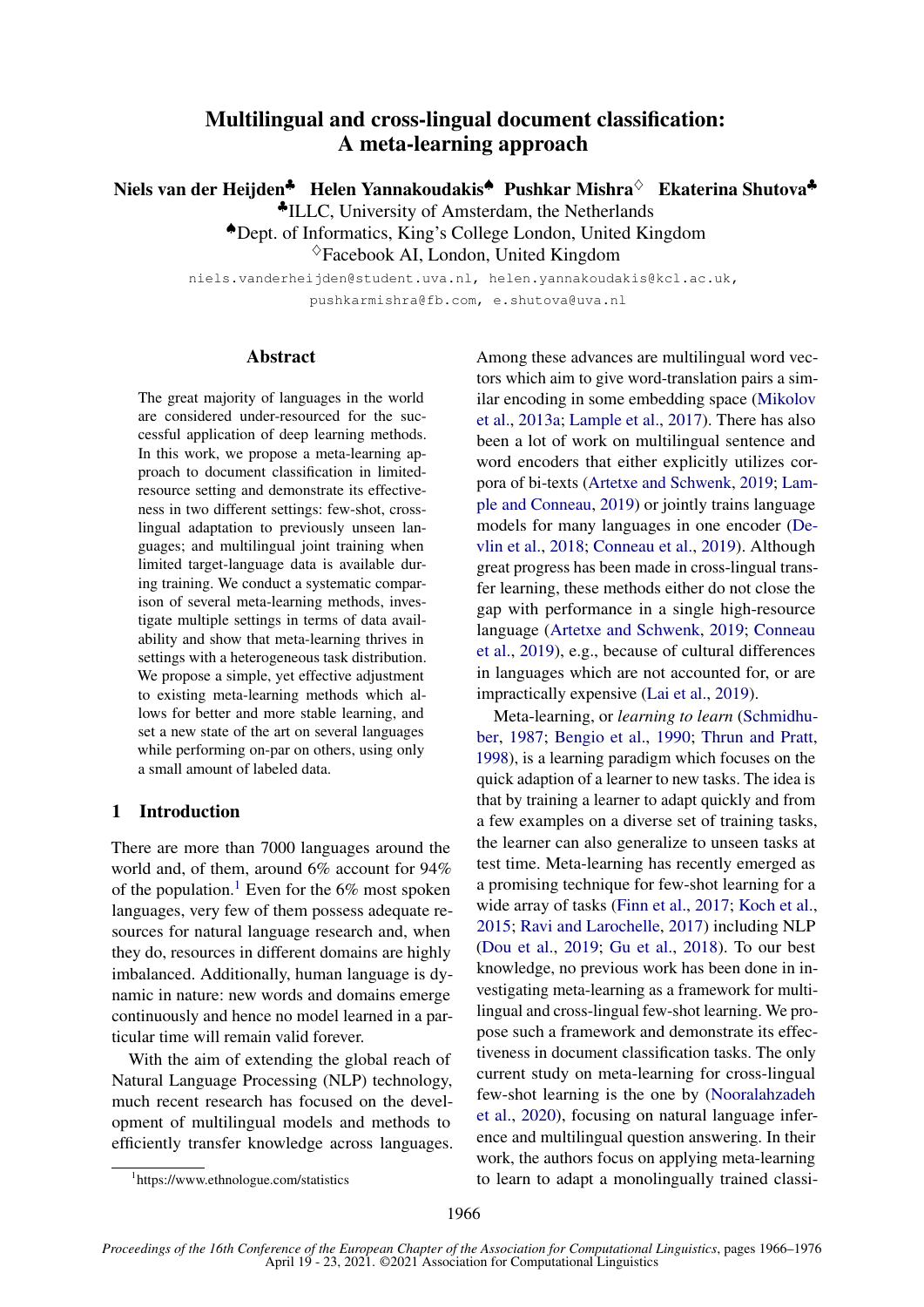<span id="page-1-1"></span>Algorithm 1 Meta-training procedure.

**Require:**  $p(D)$ : distribution over tasks. **Require:**  $\alpha$ ,  $\beta$ : step size hyper-parameters Initialize  $\theta$ while not done do Sample batch of tasks  $\{D^l\} = \{(S^l, Q^l)\} \sim p(\mathcal{D})$ for all  $(S^l,Q^l)$  do Initialize  $\theta_l^{(0)} = \theta$ for all steps k do Compute:  $\theta_l^{(k+1)} = \theta_l^{(k)} - \alpha (\nabla_{\theta_l^{(k)}} \mathcal{L}_{S_l}(f_{\theta_l^{(k)}}))$ end for end for Update  $\theta = \theta - \beta$  (MetaUpdate  $(f_{\theta_l^{(K)}}, Q^l)$ ) end while

fier to new languages. In contrast to this work, we instead show that, in many cases, it is more favourable to not initialize the meta-learning process from a monolingually trained classifier, but rather reserve its respective training data for metalearning instead.

Our contributions are as follows: 1) We propose a meta-learning approach to few-shot cross-lingual and multilingual adaptation and demonstrate its effectiveness on document classification tasks over traditional supervised learning; 2) We provide an extensive comparison of meta-learning methods on multilingual and cross-lingual few-shot learning and release our code to facilitate further research in the field;<sup>[2](#page-1-0)</sup> 3) We analyse the effectiveness of meta-learning under a number of different parameter initializations and multiple settings in terms of data availability, and show that meta-learning can effectively learn from few examples and diverse data distributions; 4) We introduce a simple yet effective modification to existing methods and empirically show that it stabilizes training and converges faster to better local optima; 5) We set a new state of the art on several languages and achieve on-par results on others using only a small amount of data.

#### 2 Meta-learning methods

Meta-learning, or *learning to learn*, aims to create models that can learn new skills or adapt to new tasks rapidly from few training examples. Unlike traditional machine learning, datasets for either training or testing, which are referred to as *metatrain* and *meta-test* datasets, comprise of many tasks sampled from a distribution of tasks  $p(\mathcal{D})$ rather than individual data points. Each task is associated with a dataset  $D$  which contains both feature vectors and ground truth labels and is split into a *support set* and a *query set*,  $\mathcal{D} = \{S, Q\}$ . The support set is used for fast adaptation and the query set is used to evaluate performance and compute a loss with respect to model parameter initialization. Generally, some model  $f_{\theta}$  parameterized by  $\theta$ , often referred to as the *base-learner*, is considered. A cycle of fast-adaptation on a support-set followed by updating the parameter initialization of the baselearner based on the loss on the query-set is called an *episode*. In the case of classification, the optimal parameters maximize the probability of the true labels across multiple batches  $Q \subset \mathcal{D}$ 

$$
\theta^* := \underset{\theta}{argmax} \mathbb{E}_{Q \subset \mathcal{D}}[\sum_{(x,y) \in Q} P_{\theta}(y|x)] \quad (1)
$$

In few-shot classification/fast learning, the goal is to minimize the prediction error on data samples with unknown labels given a small support set for learning. *Meta-training* (Algorithm [1\)](#page-1-1) consists of updating the parameters of the base-learner by performing many of the formerly described *episodes*, until some stop criterion is reached.

Following this procedure, the extended definition of optimal parameters is given in Eq. [2](#page-1-2) to include fast adaptation based on the support set. The underlined parts mark the difference between traditional supervised-learning and meta-learning. The optimal parameters  $\theta^*$  are obtained by solving

<span id="page-1-2"></span>
$$
arg\max_{\theta} \underbrace{\mathbb{E}_{l \subset L}[\mathbb{E}_{S^{l} \subset \mathcal{D}, Q^{l} \subset \mathcal{D}}[\sum_{(x, y) \in Q^{l}} P_{\theta}(y | x, \underline{S}^{l})]]}_{\theta}(2)
$$

In this work, we focus on metric- and optimizationbased meta-learning algorithms. In the following sections, their respective characteristics and the update methods in Algorithm [1](#page-1-1) are introduced.

### 2.1 Prototypical Networks

Prototypical Networks [\(Snell et al.,](#page-10-3) [2017\)](#page-10-3) belong to the metric-based family of meta-learning algorithms. Typically they consist of an embedding network  $f_{\theta}$  and a distance function  $d(x_1, x_2)$  such as Euclidean distance. The embedding network is used to encode all samples in the support set  $S_c$ and compute *prototypes*  $\mu_c$  per class  $c \in C$  by computing the mean of the sample encodings of that respective class

<span id="page-1-3"></span>
$$
\mu_c := \frac{1}{|S_c|} \sum_{(x_i, y_i) \in S_c} f_{\theta}(x_i) \tag{3}
$$

<span id="page-1-0"></span><sup>2</sup>[https://github.com/mrvoh/meta\\_](https://github.com/mrvoh/meta_learning_multilingual_doc_classification) [learning\\_multilingual\\_doc\\_classification](https://github.com/mrvoh/meta_learning_multilingual_doc_classification)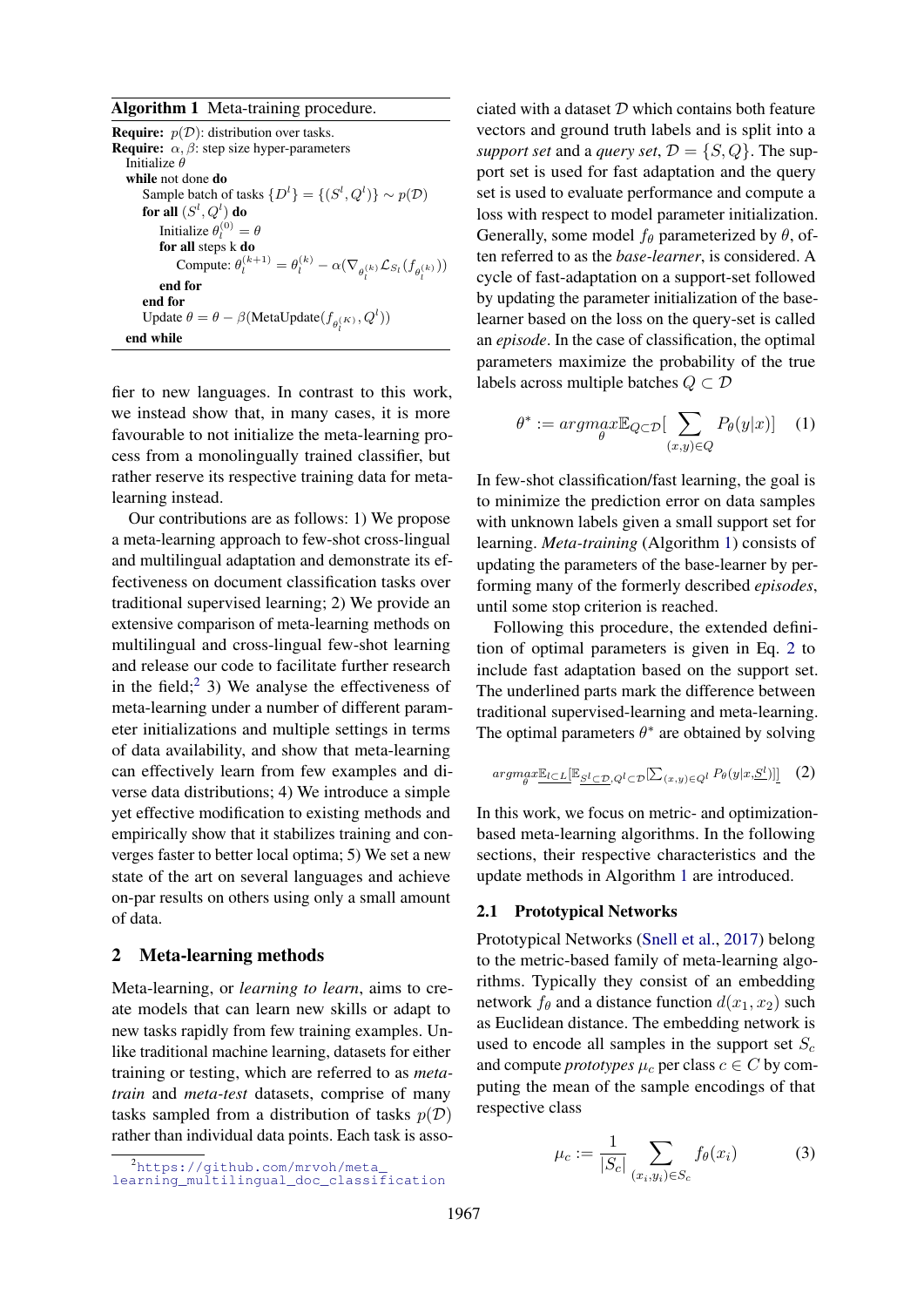Using the computed prototypes, Prototypical Networks classify a new sample as

$$
p(y = c|x) = \frac{exp(-d(f_{\theta}(x), \mu_c))}{\sum_{c' \in C} exp(-d(f_{\theta}(x), \mu_{c'})}
$$
 (4)

[Wang et al.](#page-10-4) [\(2019\)](#page-10-4) show that despite their simplicity, Prototypical Networks can perform on par or better than other state-of-the-art meta-learning methods when all sample encodings are centered around the overall mean of all classes and consecutively L2-normalized. We also adopt this strategy.

#### 2.2 MAML

Model-Agnostic Meta-Learning (MAML) [\(Finn](#page-9-7) [et al.,](#page-9-7) [2017\)](#page-9-7) is an optimization-based method that uses the following objective function

$$
\theta^* := \underset{\theta}{\operatorname{argmin}} \sum_{D_l \sim p(D)} \mathcal{L}_l(f_{\theta_l^{(k)}}) \tag{5}
$$

 $\mathcal{L}_l(f_{\theta_l^{(k)}})$  is the loss on the query set after updating the base-learner for k steps on the support set. Hence, MAML directly optimizes the base-learner such that fast-adaptation of  $\theta$ , often referred to as *inner-loop optimization*, results in task-specific parameters  $\theta_l^{(k)}$  which generalize well on the task. Setting  $B$  as the batch size, MAML implements its MetaUpdate, which is also referred to as *outer-loop optimization*, as

$$
\theta = \theta - \beta \frac{1}{B} \sum_{D_l \sim p(\mathcal{D})} (\nabla_{\theta} \mathcal{L}_l(f_{\theta_l^{(k)}})) \qquad (6)
$$

Such a MetaUpdate requires computing second order derivatives and, in turn, holding  $\theta_l^{(j)}$  $\bigvee_{l}^{(J)}\forall j =$  $1, \ldots, k$  in memory. A first-order approximation of MAML (foMAML), which ignores second order derivatives, can be used to bypass this problem:

$$
\theta = \theta - \beta \frac{1}{B} \sum_{D_l \sim p(\mathcal{D})} (\nabla_{\theta_l^{(k)}} \mathcal{L}_l(f_{\theta_l^{(k)}})) \quad (7)
$$

Following previous work [\(Antoniou et al.,](#page-8-1) [2018\)](#page-8-1), we also adopt the following improvements in our framework for all MAML-based methods:

Per-step Layer Normalization weights Layer normalization weights and biases are not updated in the inner-loop. Sharing one set of weights and biases across inner-loop steps implicitly assumes that the feature distribution between layers stays the same at every step of the inner optimization.

Per-layer per-step learnable inner-loop learning rate Instead of using a shared learning rate for all parameters, the authors propose to initialize a learning rate per layer and per step and jointly learn their values in the MetaUpdate steps.

Cosine annealing of outer-loop learning rate It has shown to be crucial to model performance to anneal the learning rate using some annealing function [\(Loshchilov and Hutter,](#page-9-12) [2016\)](#page-9-12).

#### 2.3 Reptile

Reptile [\(Nichol et al.,](#page-9-13) [2018\)](#page-9-13) is a first-order optimization-based meta-learning algorithm which is designed to move the weights towards a manifold of the weighted averages of task-specific parameters  $\theta_l^{(k)}$  $\binom{n}{l}$ :

$$
\theta = \theta - \beta \frac{1}{B} \sum_{D^l \sim p(\mathcal{D})} (\theta_l^{(k)} - \theta) \tag{8}
$$

Despite its simplicity, it has shown competitive or superior performance against MAML, e.g., on Natural Language Understanding [\(Dou et al.,](#page-9-9) [2019\)](#page-9-9).

#### 2.4 ProtoMAML

[Triantafillou et al.](#page-10-5) [\(2020\)](#page-10-5) introduce ProtoMAML as a meta-learning method which combines the complementary strengths of Prototypical Networks and MAML by leveraging the inductive bias of the use of prototypes instead of random initialization of the final linear layer of the network. [Snell et al.](#page-10-3) [\(2017\)](#page-10-3) show that Prototypical Networks are equivalent to a linear model when Euclidean distance is used. Using the definition of prototypes  $\mu_c$  as per Eq. [3,](#page-1-3) the weights  $w_c$  and bias  $b_c$  corresponding to class c can be computed as follows

<span id="page-2-0"></span>
$$
\mathbf{w}_c := 2\mu_c \qquad b_c := -\mu_c^T \mu_c \tag{9}
$$

ProtoMAML is defined as the adaptation of MAML where the final linear layer is parameterized as per Eq. [9](#page-2-0) at the start of each episode using the support set. Due to this initialization, it allows modeling a varying number of classes per episode.

ProtoMAMLn Inspired by [Wang et al.](#page-10-4) [\(2019\)](#page-10-4), we propose a simple, yet effective adaptation to ProtoMAML by applying  $L_2$  normalization to the prototypes themselves, referred to as ProtoMAMLn, and, again, use a first-order approximation (foProtoMAMLn). We demonstrate that doing so leads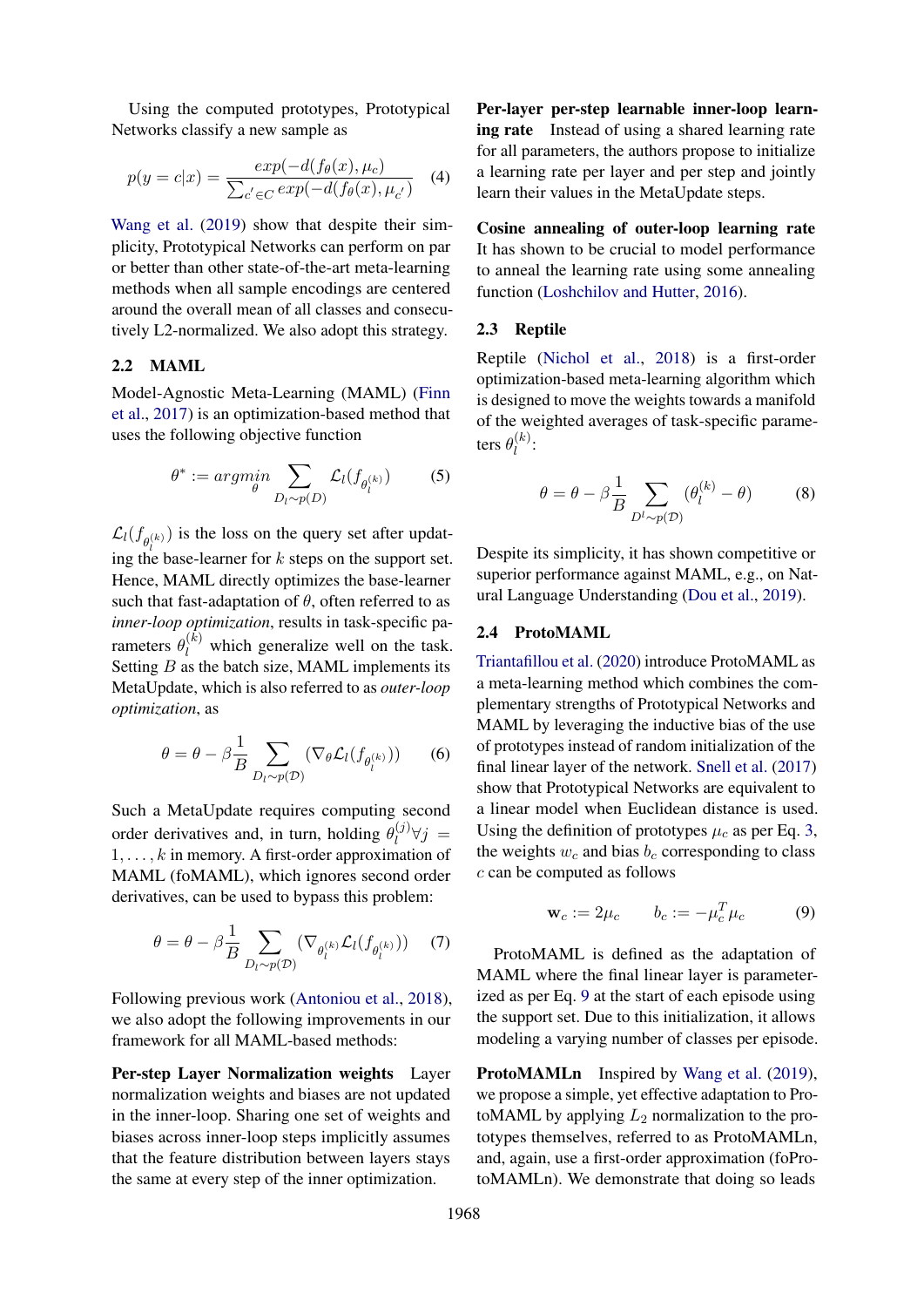to a more stable, faster and effective learning algorithm at only constant extra computational cost  $(\mathcal{O}(1)).$ 

We hypothesize the normalization to be particularly beneficial in case of a relatively highdimensional final feature space – in case of BERTlike models typically 768 dimensions. Let  $x$  be a sample and  $\hat{x} = f_{\theta}(x)$  be the encoding of the sample in the final feature space. Since the final activation function is the *tanh* activation, all entries of both  $\hat{x}$  and  $\mu_c$  have values between -1 and 1. The pre-softmax activation for class  $c$  is computed as  $\hat{x}^T \mu_c$ . Due to the size of the vectors and the scale of their respective entries, this in-product can yield a wide range of values, which in turn results in relatively high loss values, making the inner-loop optimization unstable.

# 3 Related work

### 3.1 Multilingual NLP

Just as the deep learning era for monolingual NLP started with the invention of dense, lowdimensional vector representations for words [\(Mikolov et al.,](#page-9-14) [2013b\)](#page-9-14) so did cross-lingual NLP with works like those of [Mikolov et al.](#page-9-0) [\(2013a\)](#page-9-0); [Faruqui et al.](#page-9-15) [\(2014\)](#page-9-15). More recently, multilingual and/or cross-lingual NLP is approached by training one shared encoder for multiple languages at once, either by explicitly aligning representations with the use of parallel corpora [\(Artetxe and Schwenk,](#page-8-0) [2019;](#page-8-0) [Lample and Conneau,](#page-9-2) [2019\)](#page-9-2) or by jointly training on some monolingual language model objective, such as the Masked Language Model (MLM) [\(Devlin et al.,](#page-9-3) [2018\)](#page-9-3), in multiple languages [\(Devlin et al.,](#page-9-3) [2018;](#page-9-3) [Conneau et al.,](#page-9-4) [2019\)](#page-9-4).

The formerly described language models aim to create a shared embedding space for multiple languages with the hope that fine-tuning in one language does not degrade performance in others. [Lai et al.](#page-9-5) [\(2019\)](#page-9-5) argue that just aligning languages is not sufficient to generalize performance to new languages due to the phenomenon they describe as *domain drift*. Domain drift accounts for all differences for the same tasks in different languages which cannot be captured by a perfect translation system, such as differences in culture. They instead propose a multi-step approach which utilizes a multilingual teacher trained with Unsupervised Data Augmentation (UDA) [\(Xie et al.,](#page-10-6) [2019\)](#page-10-6) to create labels for a student model that is pretrained on large amounts of unlabeled data in the target lan-

guage and domain using the MLM objective. With their method, the authors obtain state-of-the-art results on the MLDoc document classification task [\(Schwenk and Li,](#page-10-7) [2018\)](#page-10-7) and the Amazon Sentiment Polarity Review task [\(Prettenhofer and Stein,](#page-10-8) [2010\)](#page-10-8). A downside, however, is the high computational cost involved. For every language and domain combination: 1) a machine translation system has to be inferred on a large amount of unlabeled samples; 2) the UDA method needs to be applied to obtain a teacher model to generate pseudo-labels on the unlabeled in-domain data; 3) a language model must be finetuned, which involves forwards and backwards computation of a softmax function over a large output space (e.g., 50k tokens for mBERT and 250k tokens for XLM-RoBERTa). The final classifier is then obtained by 4) training the finetuned language model on the pseudo-labels generated by the teacher.

#### 3.2 Meta-learning in NLP

Monolingual [Bansal et al.](#page-9-16) [\(2019\)](#page-9-16) apply metalearning to a wide range of NLP tasks within a monolingual setting and show superior performance for parameter initialization over selfsupervised pretraining and multi-task learning. Their method is an adaptation of MAML where a combination of a text-encoder, BERT [\(Devlin](#page-9-3) [et al.,](#page-9-3) [2018\)](#page-9-3), is coupled with a parameter generator that learns to generate task-dependent initializations of the classification head such that metalearning can be performed across tasks with disjoint label spaces. [Obamuyide and Vlachos](#page-9-17) [\(2019b\)](#page-9-17) apply meta-learning on the task of relation extraction; [Obamuyide and Vlachos](#page-9-18) [\(2019a\)](#page-9-18) apply lifelong meta-learning for relation extraction; [Chen et al.](#page-9-19) [\(2019\)](#page-9-19) apply meta-learning for few-shot learning on missing link prediction in knowledge graphs.

Multilingual [Gu et al.](#page-9-10) [\(2018\)](#page-9-10) apply metalearning to Neural Machine Translation (NMT) and show its advantage over strong baselines such as cross-lingual transfer learning. By viewing each language pair as a task, the authors apply MAML to obtain competitive NMT systems with as little as 600 parallel sentences. To our best knowledge, the only application of meta-learning for cross-lingual few-shot learning is the one by [Nooralahzadeh](#page-9-11) [et al.](#page-9-11) [\(2020\)](#page-9-11). The authors study the application of X-MAML, a MAML-based variant, to crosslingual Natural Language Inference (XNLI) [\(Con](#page-9-20)[neau et al.,](#page-9-20) [2018\)](#page-9-20) and Multilingual Question An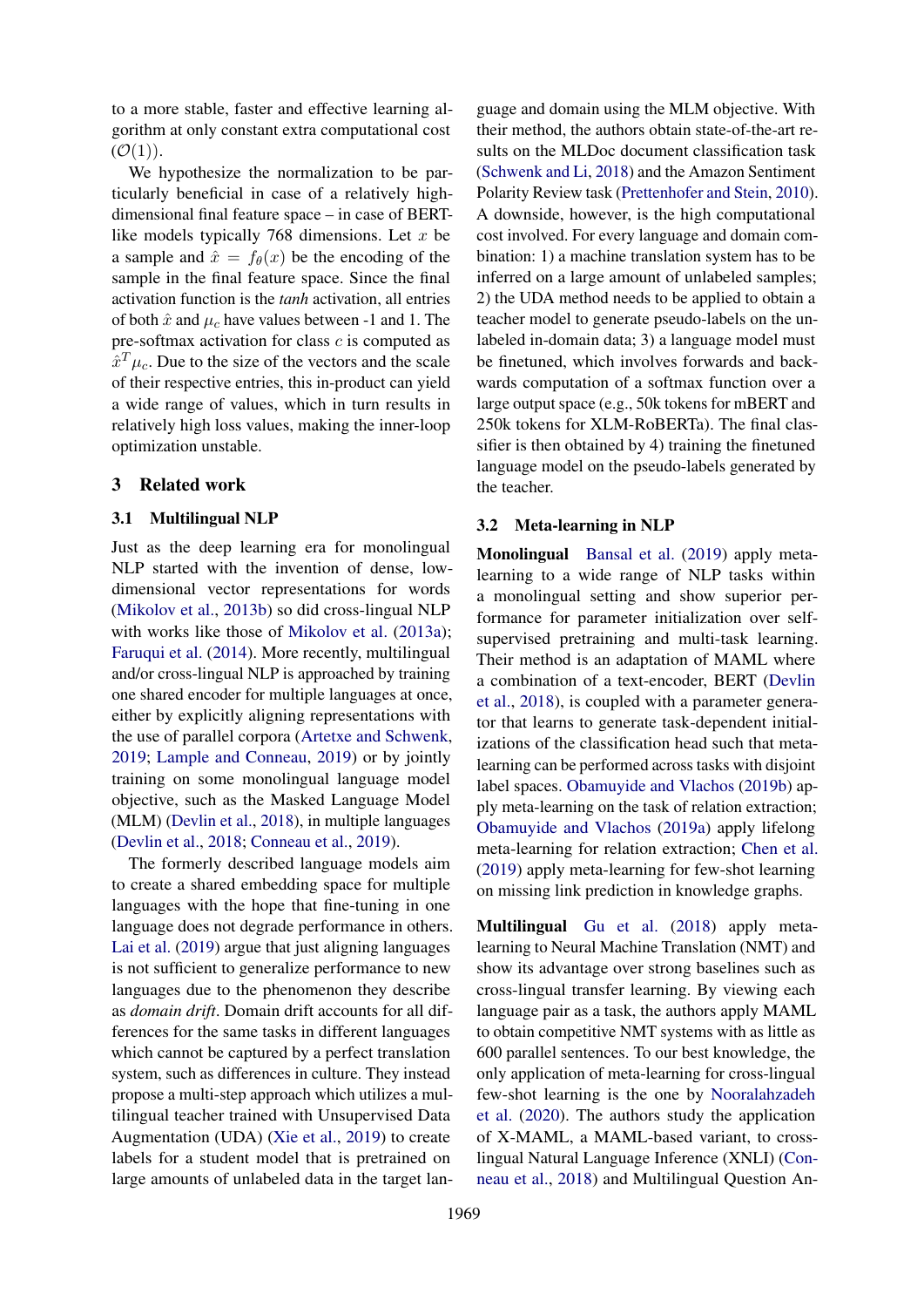swering (MLQA) [\(Lewis et al.,](#page-9-21) [2019\)](#page-9-21) in both a cross-domain and cross-language setting. X-MAML works by pretraining some model  $M$  on a high-resource task  $h$  to obtain initial model parameters  $\theta_{mono}$ . Consecutively, a set L of one or more auxiliary languages is taken, and MAML is applied to achieve fast adaptation of  $\theta_{mono}$  for  $l \in L$ . In their experiments, the authors use either one or two auxiliary languages and evaluate their method in both a zero- and few-shot setting. It should be noted that, in the few-shot setting, the full development set (2.5k instances) is used to finetune the model, which is not in line with other work on few-shot learning, such as [\(Bansal et al.,](#page-9-16) [2019\)](#page-9-16). Also, there is a discrepancy in the training set used for the baselines and their proposed method. All reported baselines are either zero-shot evaluations of  $\theta_{mono}$ or of  $\theta_{mono}$  finetuned on the development set of the target language, whereas their proposed method additionally uses the development set in either one or two auxiliary languages during meta-training.

### 4 Data

In this section, we give an overview of the datasets we use and the respective classification tasks.

MLDoc [Schwenk and Li](#page-10-7) [\(2018\)](#page-10-7) published an improved version of the Reuters Corpus Volume 2 [\(Lewis et al.,](#page-9-22) [2004\)](#page-9-22) with balanced class priors for all languages. MLDoc consists of news stories in 8 languages: English, Spanish, French, Italian, Russian, Japanese and Chinese. Each news story is manually classified into one of four groups: *Corporate/Industrial, Economics, Government/Social* and *Markets*. The train datasets contain 10k samples whereas the test sets contain 4k samples.

Amazon Sentiment Polarity Another widely used dataset for cross-lingual text classification is the Amazon Sentiment Analysis dataset [\(Pretten](#page-10-8)[hofer and Stein,](#page-10-8) [2010\)](#page-10-8). The dataset is a collection of product reviews in English, French, German and Japanese in three categories: *books dvds* and *music*. Each sample consists of the original review accompanied by meta-data such as the rating of the reviewed product expressed as an integer on a scale from one to five. In this work, we consider the sentiment polarity task where we distinguish between positive (rating  $>$  3) and negative (rating < 3) reviews. When all product categories are concatenated, the dataset consists of 6K samples per language per dataset (train, test). We extend this

with Chinese product reviews in the cosmetics domain from JD.com [\(Zhang et al.,](#page-10-9) [2015\)](#page-10-9), a large e-commerce website in China. The train and test sets contain 2k and 20k samples respectively.

# 5 Experiments

We use XLM-RoBERTa [\(Conneau et al.,](#page-9-4) [2019\)](#page-9-4), a strong multilingual model, as the base-learner in all models. We quantify the strengths and weaknesses of meta-learning as opposed to traditional supervised learning in both a cross- and a multilingual joint-training setting with limited resources.

Cross-lingual adaptation Here, the available data is split into multiple subsets: the auxiliary languages  $l_{aux}$  which are used in meta-training, the validation language  $l_{dev}$  which is used to monitor performance, and the target languages  $l_{tot}$  which are kept *unseen* until meta-testing. Two scenarios in terms of amounts of available data are considered. A small sample of the available training data of  $l_{aux}$  is taken to create a limited-resource setting, whereas all available training data of  $l_{aux}$  is used in a high-resource setting. The chosen training data per language is split evenly and stratified over two disjoint sets from which the meta-training support and query samples are sampled, respectively. For meta-testing, one batch (16 samples) is taken from the training data of each target language as support set, while we test on the whole test set per target language (i.e., the query set).

Multilingual joint training We also investigate meta-learning as an approach to multilingual jointtraining in the same limited-resource setting as previously described for the cross-lingual experiments. The difference is that instead of learning to generalize to  $l_{tgt} \neq l_{aux}$  from few examples, here  $l_{tot} = l_{aux}$ . If we can show that one can learn many similar tasks across languages from few examples per language, using a total number of examples in the same order of magnitude as in "traditional" supervised learning for training a monolingual classifier, this might be an incentive to change data collection processes in practice.

For both experimental settings above, we examine the influence of additionally using all training data from a high-resource language  $l_{src}$  during meta-training, English.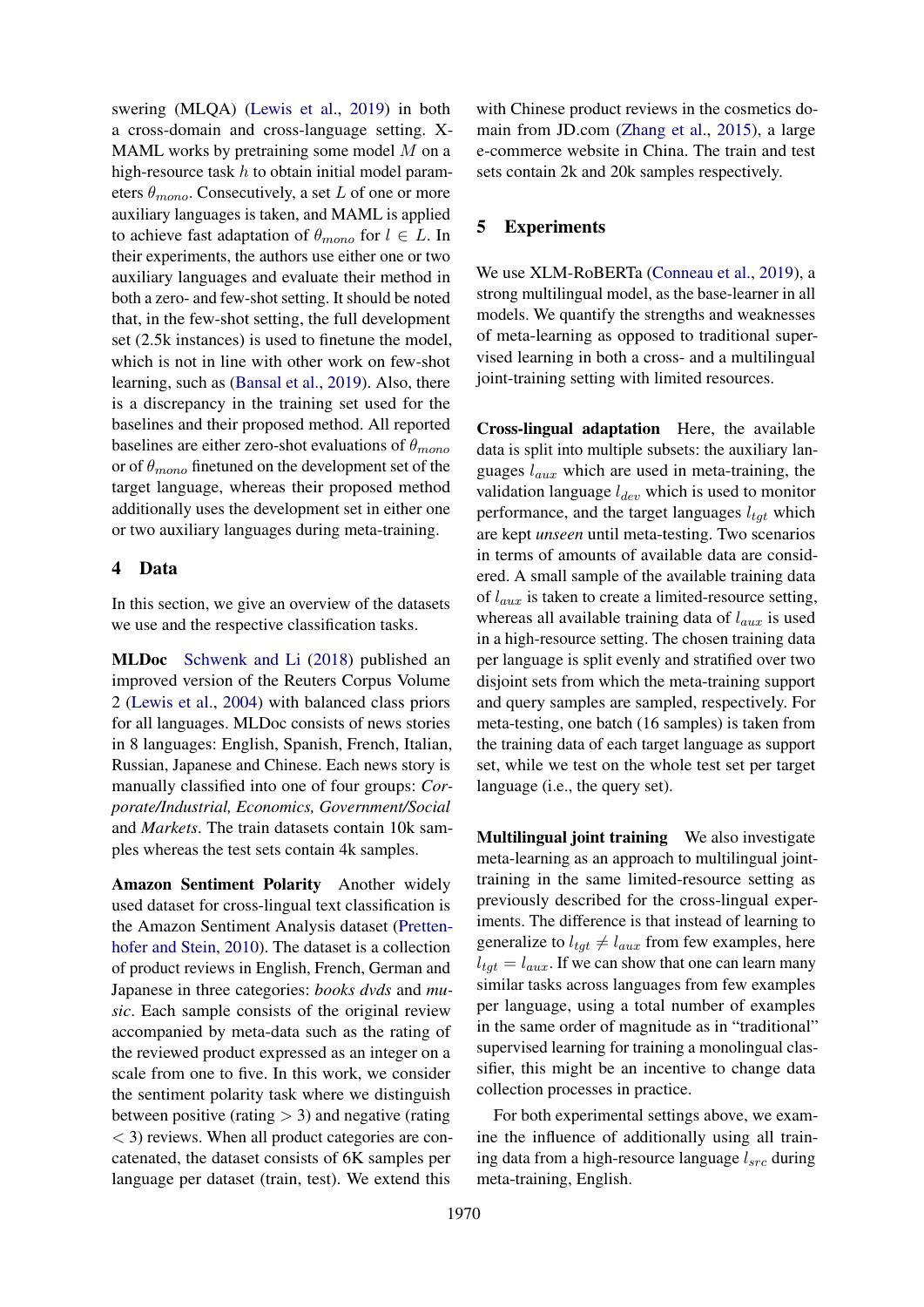<span id="page-5-0"></span>

| <b>MetaUpdate Method</b> | Num inner-loop steps | Inner-loop lr            | Class-head lr multiplier | Inner-optimizer lr       |
|--------------------------|----------------------|--------------------------|--------------------------|--------------------------|
| Reptile                  | 2,3,5                | 1e-5, 5e-5, 1e-4 $1, 10$ |                          | $\overline{\phantom{0}}$ |
| foMAML                   | 2,3,5                | 1e-5, 1e-4, 1e-3 $1, 10$ |                          | $3e-5$ , 6e-5, 1e-4      |
| foProtoMAMLn             | 2,3,5                | 1e-5, 1e-4, 1e-3 $1, 10$ |                          | $3e-5, 6e-5, 1e-4$       |

Table 1: Search range per hyper-parameter. We consider the number of update steps in the inner-loop, *Num innerloop steps*, the (initial) learning rate of the inner-loop, *Inner-loop lr*, the factor by which the learning rate of the classification head is multiplied, *Class-head lr multiplier*, and, if applicable, the learning rate with which the innerloop optimizer is updated, *Inner-optimizer lr*. The chosen value is underlined.

<span id="page-5-1"></span>

|                | Method                   |      | Limited-resource setting |      |      |      |      | <b>High-resource setting</b> |      |      |      |      |      |      |      |
|----------------|--------------------------|------|--------------------------|------|------|------|------|------------------------------|------|------|------|------|------|------|------|
| $I_{src} = en$ |                          | de   | fr                       | it   | ja   | ru   | zh   | Δ                            | de   | fr   | it   | ja   | ru   | zh   | Δ    |
|                | Non-episodic             | 82.0 | 86.7                     | 68.3 | 71.9 | 70.9 | 81.0 | 76.8                         | 95.3 | 90.9 | 80.9 | 82.9 | 74.5 | 89.6 | 85.7 |
|                | ProtoNet                 | 90.5 | 85.0                     | 76.6 | 75.0 | 69.6 | 82.0 | 79.8                         | 95.5 | 91.7 | 82.0 | 82.2 | 76.6 | 87.4 | 85.9 |
| Excluded       | foMAML                   | 89.7 | 85.5                     | 74.1 | 74.1 | 74.0 | 83.2 | 80.1                         | 95.0 | 91.4 | 81.4 | 82.7 | 76.9 | 87.8 | 86.1 |
|                | foProtoMAML <sub>n</sub> | 90.6 | 86.2                     | 77.8 | 75.6 | 73.6 | 83.8 | 80.7                         | 95.6 | 92.1 | 82.6 | 83.1 | 77.9 | 88.9 | 86.7 |
|                | Reptile                  | 87.9 | 81.8                     | 72.7 | 74.4 | 73.9 | 80.9 | 78.6                         | 95.0 | 90.1 | 81.1 | 82.7 | 72.5 | 88.7 | 85.0 |
|                | Zero-shot                | 92.4 | 92.1                     | 80.3 | 81.0 | 71.7 | 89.1 | 84.4                         | 92.4 | 92.1 | 80.3 | 81.0 | 71.7 | 89.1 | 84.4 |
|                | Non-episodic             | 93.7 | 91.3                     | 81.5 | 80.6 | 71.1 | 88.4 | 84.4                         | 93.7 | 92.9 | 82.4 | 82.3 | 72.1 | 90.1 | 85.6 |
| Included       | ProtoNet                 | 93.4 | 91.9                     | 79.1 | 81.3 | 72.2 | 87.8 | 84.5                         | 95.0 | 91.7 | 81.1 | 82.7 | 72.0 | 88.0 | 85.9 |
|                | foMAML                   | 95.1 | 91.2                     | 79.5 | 79.6 | 73.3 | 89.7 | 84.6                         | 94.8 | 93.2 | 79.9 | 82.4 | 75.7 | 90.6 | 86.1 |
|                | foProtoMAML <sub>n</sub> | 94.9 | 91.7                     | 81.5 | 81.4 | 75.2 | 89.9 | 85.5                         | 95.8 | 94.1 | 82.7 | 83.0 | 81.2 | 90.4 | 87.9 |
|                | Reptile                  | 92.3 | 91.4                     | 79.7 | 79.5 | 71.8 | 88.1 | 83.8                         | 94.8 | 91.0 | 80.2 | 82.0 | 72.7 | 89.9 | 85.1 |

Table 2: Average accuracy of 5 different seeds on the unseen target languages for MLDoc. ∆ corresponds to the average accuracy across test languages.

#### 5.1 Specifics per dataset

MLDoc As MLDoc has sufficient languages, we set  $l_{src}$  = English and  $l_{dev}$  = Spanish. The remaining languages are split in two groups:  $l_{aux} = \{German, Italian, Japanese\}$ ; and  $l_{tqt} = {$  [French, Russian, Chinese}. In the limitedresource setting, we randomly sample 64 samples per language in  $l_{aux}$  for training. Apart from comparing low- and high-resource settings, we also quantify the influence of augmenting the training set  $l_{aux}$  with a high-resource source language  $l_{src}$ , English.

Amazon Sentiment Polarity The fact that the Amazon dataset (augmented with Chinese) comprises of only five languages has some implications for our experimental design. In the cross-lingual experiments, where  $l_{aux}$ ,  $l_{dev}$  and  $l_{tgt}$  should be disjoint, only three languages, including English, remain for meta-training. As we consider two languages too little data for meta-training, we do not experiment with leaving out the English data. Hence, for meta-training, the data consists of  $l_{src} =$ English, as well as two languages in  $l_{aux}$ . We always keep one language unseen until meta-testing, and alter  $l_{aux}$  such that we can meta-test on every language. We set  $l_{dev}$  = French in all cases except when French is used as the target language; then,  $l_{dev}$  = Chinese. In the limited-resource setting, a total of 128 samples per language in  $l_{aux}$  is used.

For the multilingual joint-training experiments there are enough languages available to quantify the influence of English during meta-training. When English is excluded, it is used for metavalidation. When included, we average results over two sets of experiments: one where  $l_{dev}$  = French and one where  $l_{dev} =$  Chinese.

#### 5.2 Baselines

We introduce baselines trained in a standard supervised, non-episodic fashion. Again, we use XLM-RoBERTa-base as the base-learner in all models.

Zero-shot This baseline assumes sufficient training data for the task to be available in one language  $l_{src}$  (English). The base-learner is trained in a nonepisodic manner using mini-batch gradient descent with cross-entropy loss. Performance is monitored during training on a held-out validation set in  $l_{src}$ , the model with the lowest loss is selected, and then evaluated on the same task in the target languages.

Non-episodic The second baseline aims to quantify the exact impact of learning a model through the meta-learning paradigm versus standard super-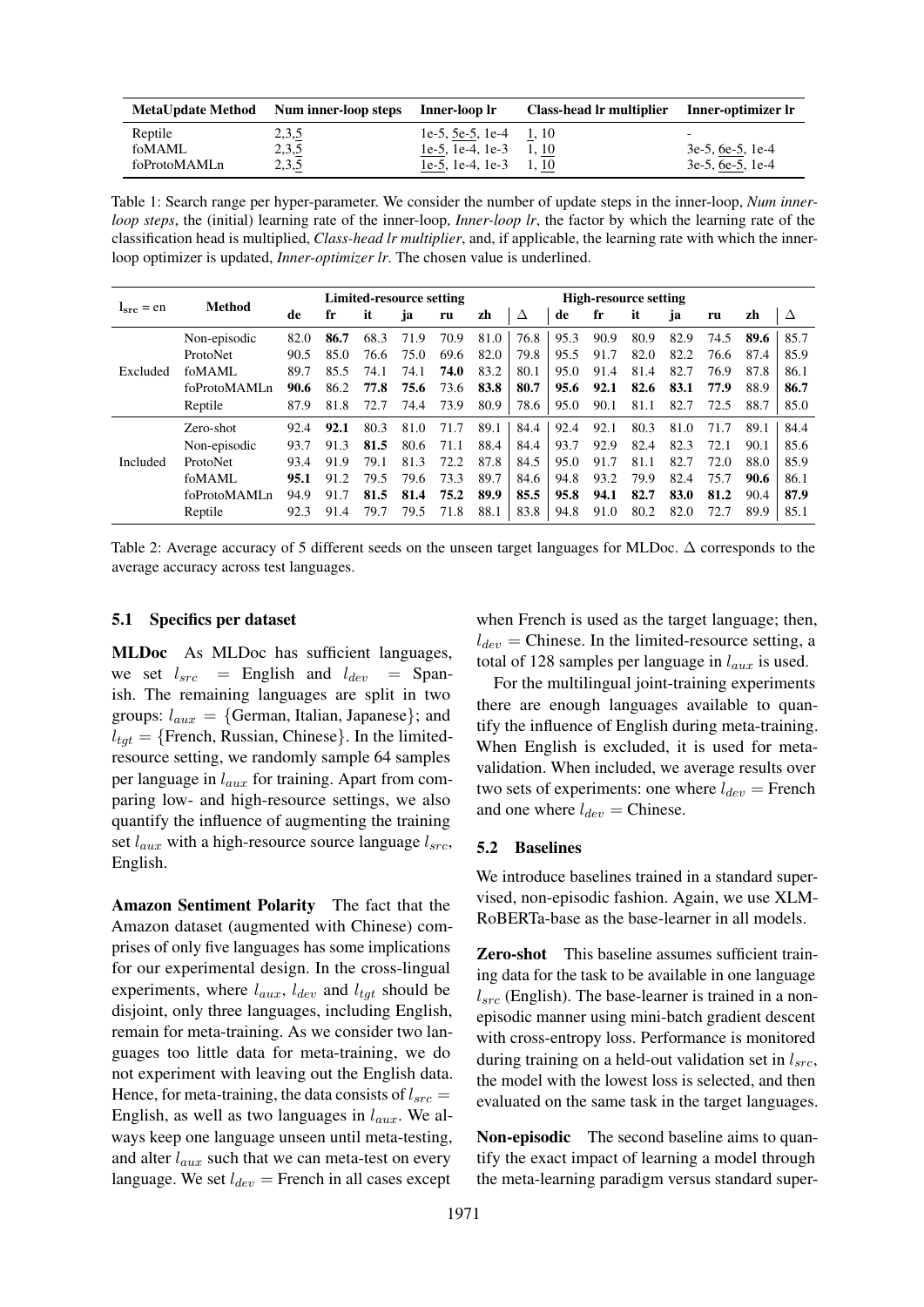<span id="page-6-0"></span>

| <b>Method</b>            |      |      | <b>Limited-resource setting</b> |      |      | <b>High-resource setting</b> |      |      |      |      |  |
|--------------------------|------|------|---------------------------------|------|------|------------------------------|------|------|------|------|--|
|                          | de   | fr   | ja.                             | zh   | Δ    | de                           | fr   | ja   | zh   | Δ    |  |
| Zero-shot                | 91.2 | 90.7 | 87.0                            | 84.6 | 88.4 | 91.2                         | 90.7 | 87.0 | 84.6 | 88.4 |  |
| Non-episodic             | 90.9 | 90.6 | 86.1                            | 86.9 | 88.6 | 91.6                         | 91.0 | 85.5 | 87.9 | 89.0 |  |
| ProtoNet                 | 89.7 | 90.2 | 86.6                            | 85.2 | 87.9 | 90.7                         | 92.0 | 86.7 | 84.0 | 88.4 |  |
| foMAML                   | 88.3 | 90.5 | 86.8                            | 88.1 | 88.4 | 91.4                         | 92.5 | 88.0 | 90.4 | 90.6 |  |
| foProtoMAML <sub>n</sub> | 89.0 | 91.1 | 87.3                            | 88.8 | 89.1 | 92.0                         | 93.1 | 88.6 | 89.8 | 90.9 |  |
| Reptile                  | 88.1 | 87.9 | 86.8                            | 87.5 | 87.6 | 90.6                         | 91.7 | 87.3 | 86.2 | 89.0 |  |

Table 3: Average accuracy of 5 different seeds on the unseen target languages for Amazon. ∆ corresponds to the average accuracy across test languages.

vised learning. The model learns from exactly the same data as the meta-learning algorithms, but in a non-episodic manner: i.e., merging support and query sets in  $l_{aux}$  (and  $l_{src}$  when included) and training using mini-batch gradient descent with cross-entropy loss. During testing, the trained model is independently finetuned for 5 steps on the support set (one mini-batch) of each target language  $l_{tgt}$ .

### 5.3 Training setup and hyper-parameters

We use the Ranger optimizer, an adapted version of Adam [\(Kingma and Ba,](#page-9-23) [2014\)](#page-9-23) with improved stability at the beginning of training – by accounting for the variance in adaptive learning rates [\(Liu](#page-9-24) [et al.,](#page-9-24) [2019\)](#page-9-24) – and improved robustness and convergence speed [\(Zhang et al.,](#page-10-10) [2019;](#page-10-10) [Yong et al.,](#page-10-11) [2020\)](#page-10-11). We use a batch size of 16 and a learning rate of 3e-5 to which we apply cosine annealing. For meta-training, we perform 100 epochs of 100 episodes and perform evaluation with 5 different seeds on the meta-validation set after each epoch. One epoch consists of 100 update steps where each update step consists of a batch of 4 episodes. Earlystopping with a patience of 3 epochs is performed to avoid overfitting. For the non-episodic baselines, we train for 10 epochs on the auxiliary languages while validating after each epoch. All models are created using the PyTorch library [\(Paszke et al.,](#page-10-12) [2017\)](#page-10-12) and trained on a single 24Gb NVIDIA Titan RTX GPU.

We perform grid search on MLDoc in order to determine optimal hyperparameters for the MetaUpdate methods. The hyper-parameters resulting in the lowest loss on  $l_{dev}$  = Spanish are used in all experiments. The number of update steps in the inner-loop is 5; the (initial) learning rate of the inner-loop is 1e-5 for MAML and ProtoMAML and 5e-5 for Reptile; the factor by which the learning rate of the classification head is multiplied is 10 for MAML and ProtoMAML and 1 for Reptile; when applicable, the learning rate with which the inner-loop optimizer is updated is 6e-5. See Table [1](#page-5-0) for the considered grid.

# 6 Results

Cross-lingual adaptation Tables [2](#page-5-1) and [3](#page-6-0) show the accuracy scores on the target languages on ML-Doc and Amazon respectively. We start by noting the strong multilingual capabilities of XLM-RoBERTa as our base-learner: Adding the full training datasets in three extra languages (i.e., comparing the zero-shot with the non-episodic baseline in the high-resource, 'Included' setting) results in a mere 1.2% points increase in accuracy on average for MLDoc and 0.6% points for Amazon. Although the zero-shot<sup>[3](#page-6-1)</sup> and non-episodic baselines are strong, in the majority of cases, a metalearning approach improves performance. This holds especially for our version of ProtoMAML (ProtoMAMLn), which achieves the highest average accuracy in all considered settings.

The substantial improvements for Russian on MLDoc and Chinese on Amazon indicate that metalearning is most advantageous when the considered task distribution is somewhat heterogeneous or, in other words, when *domain drift* [\(Lai et al.,](#page-9-5) [2019\)](#page-9-5) is present. For the Chinese data used for the sentiment polarity task, the presence of domain drift is obvious as the data is collected from a different website and concerns different products than the other languages. For Russian in the MLDoc dataset, it holds that the non-episodic baseline has the smallest gain in performance when adding English data  $(l_{src})$  in the limited-resource setting (0.2% absolute gain as

<span id="page-6-1"></span><sup>&</sup>lt;sup>3</sup>The zero-shot baseline is only applicable in the 'Included' setting, as the English data is not available under 'Excluded'.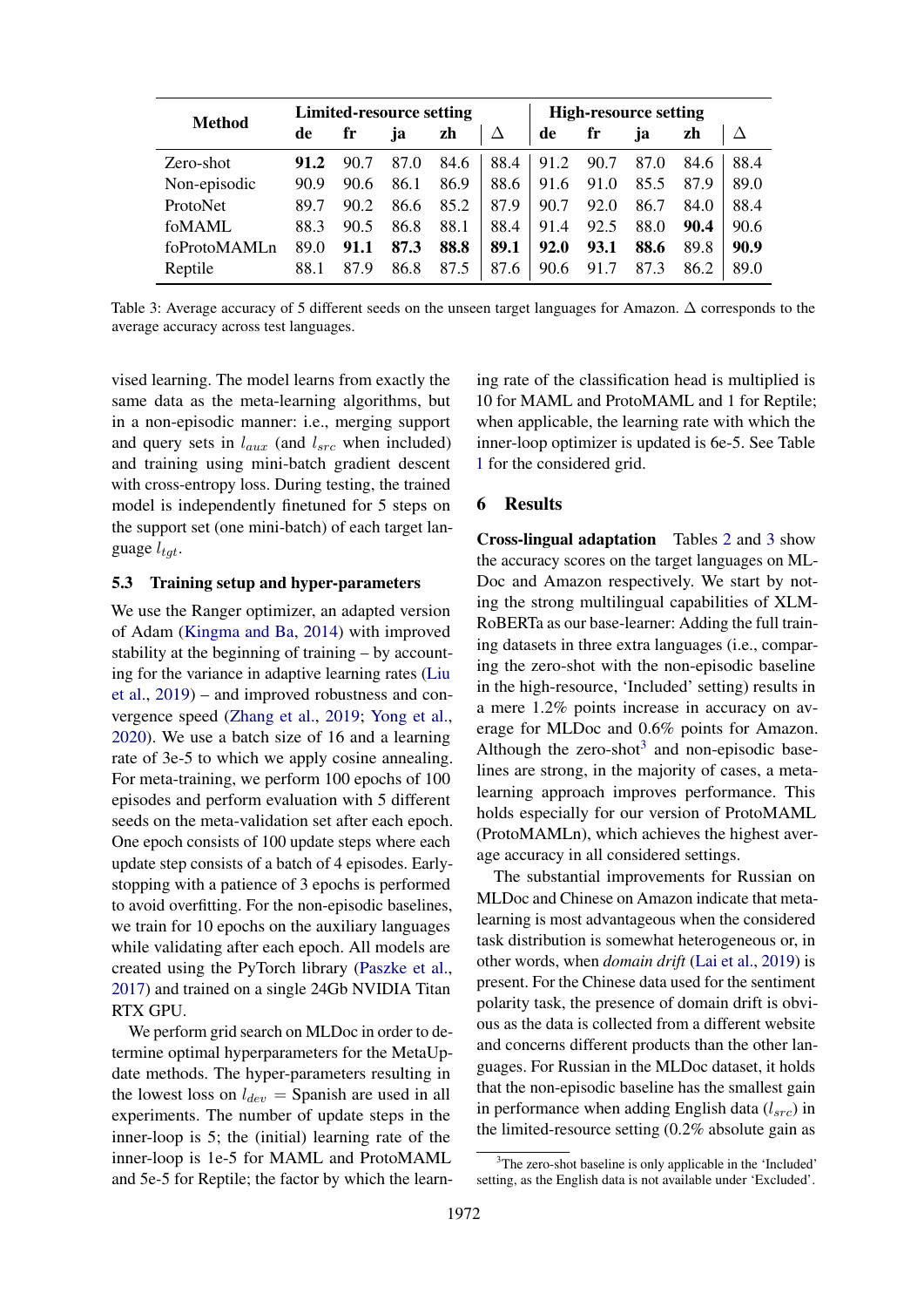<span id="page-7-0"></span>

|                 | Method                   | Amazon |      |      |      |      | <b>MLDoc</b> |      |      |      |      |      |      |
|-----------------|--------------------------|--------|------|------|------|------|--------------|------|------|------|------|------|------|
| $= en$<br>lsrc. |                          | de     | fr   | ja   | zh   | Δ    | de           | fr   | it   | ja   | ru   | zh   | Δ    |
|                 | Non-episodic             | 88.4   | 88.6 | 85.7 | 88.2 | 87.7 | 92.8         | 89.1 | 81.2 | 83.2 | 84.0 | 87.4 | 86.3 |
|                 | ProtoNet                 | 86.7   | 88.0 | 86.2 | 87.3 | 87.1 | 89.7         | 87.6 | 80.5 | 82.2 | 80.6 | 85.2 | 84.3 |
| Excluded        | foMAML                   | 88.3   | 87.5 | 84.6 | 89.1 | 86.3 | 94.1         | 89.7 | 81.5 | 84.2 | 77.6 | 87.5 | 85.8 |
|                 | foProtoMAML <sub>n</sub> | 88.9   | 89.5 | 86.5 | 89.0 | 88.5 | 94.8         | 89.5 | 81.5 | 84.8 | 81.0 | 88.7 | 86.6 |
|                 | Reptile                  | 86.1   | 86.3 | 82.9 | 87.0 | 85.6 | 92.4         | 88.2 | 80.5 | 82.5 | 79.5 | 87.8 | 85.3 |
|                 | Non-episodic             | 91.0   | 91.0 | 87.3 | 89.4 | 89.8 | 94.9         | 92.1 | 84.7 | 84.8 | 83.7 | 91.4 | 88.6 |
|                 | ProtoNet                 | 90.3   | 91.3 | 87.5 | 88.7 | 89.5 | 95.5         | 91.7 | 83.4 | 85.1 | 82.8 | 88.3 | 87.8 |
| Included        | foMAML                   | 90.1   | 90.7 | 87.2 | 89.5 | 89.4 | 95.1         | 92.5 | 83.1 | 84.9 | 84.3 | 90.6 | 88.4 |
|                 | foProtoMAMLn             | 90.7   | 91.5 | 88.0 | 90.4 | 90.2 | 96.0         | 93.6 | 85.0 | 85.7 | 84.8 | 90.8 | 89.3 |
|                 | Reptile                  | 90.0   | 89.5 | 86.5 | 87.6 | 88.4 | 94.4         | 93.1 | 83.8 | 85.2 | 83.6 | 90.4 | 88.4 |

Table 4: Average accuracy of 5 different seeds on the target languages in the joint-training setting for MLDoc and Amazon.  $\Delta$  corresponds to the average accuracy across test languages.

opposed to 5.7% on average for the remaining languages) and even a decrease of 2.4% points when adding English data in the high-resource setting. Especially for these languages with domain drift, our version of ProtoMAML (foProtoMAMLn) outperforms the non-episodic baselines with a relatively large margin. For instance, in Table [2](#page-5-1) in the high-resource setting with English included during training, foProtoMAMLn improves over the non-episodic baseline with 9.1% points whereas the average gain over the remaining languages is 0.9% points. A similar trend can be seen in Table [3](#page-6-0) where, in the limited-resource setting, foProtoMAMLn outperforms the non-episodic baseline with 1.9% points on Chinese, with comparatively smaller gains on average for the remaining languages.

**Joint training** In this setting, we achieve a new state of the art on MLDoc for German, Italian, Japanese and Russian using our method, foPro-toMAMLn (Table [4\)](#page-7-0). $4$  The previous state of the art for German and Russian is held by [Lai et al.](#page-9-5) [\(2019\)](#page-9-5) (95.73% and 84.65% respectively). For Japanese and Italian, it is held by [Eisenschlos et al.](#page-9-25) [\(2019\)](#page-9-25) (80.55% and 80.12% respectively). The state of the art for French and Chinese is also held by [Lai et al.](#page-9-5) [\(2019\)](#page-9-5) (96.05% and 93.32% respectively). On the Amazon dataset, foProtoMAMLn also outperforms all other methods on average. The state of the art is held by [\(2019\)](#page-9-5) with 93.3%, 94.2% and 90.6% for French, German and Chinese respectively and, although we do not outperform it, the differences are rather small – between 0.2% (Chinese) and 3.4% points (German) – even when grid search is based

on MLDoc, while we use a much less computationally expensive approach.

<span id="page-7-2"></span>

Figure 1: Validation accuracy for 3 seeds for original foProtoMAML and our new method, foProtoMAMLn.

Again, we use Russian in MLDoc to exemplify the difference between meta-learning and standard supervised learning. When comparing the difference in performance between excluding and including English meta-training episodes  $(l_{src})$ , opposite trends are noticeable: for standard supervised, nonepisodic learning, performance drops slightly by 0.3%, whereas all meta-learning algorithms gain between 2.2% and 6.7% in absolute accuracy. This confirms our earlier finding that meta-learning benefits from, and usefully exploits heterogeneity in data distributions; in contrast, this harms performance in the standard supervised-learning case.

# 7 Ablations

foProtoMAMLn Figure [1](#page-7-2) shows the development of the validation accuracy during training for 25 epochs for the original foProtoMAML and our model, foProtoMAMLn. By applying  $L_2$  normalization to the prototypes, we obtain a more stable version of foProtoMAML which empirically converges faster. We furthermore re-run the high-

<span id="page-7-1"></span><sup>&</sup>lt;sup>4</sup>The zero-shot baselines are the same as in Tables [2](#page-5-1) and [3.](#page-6-0)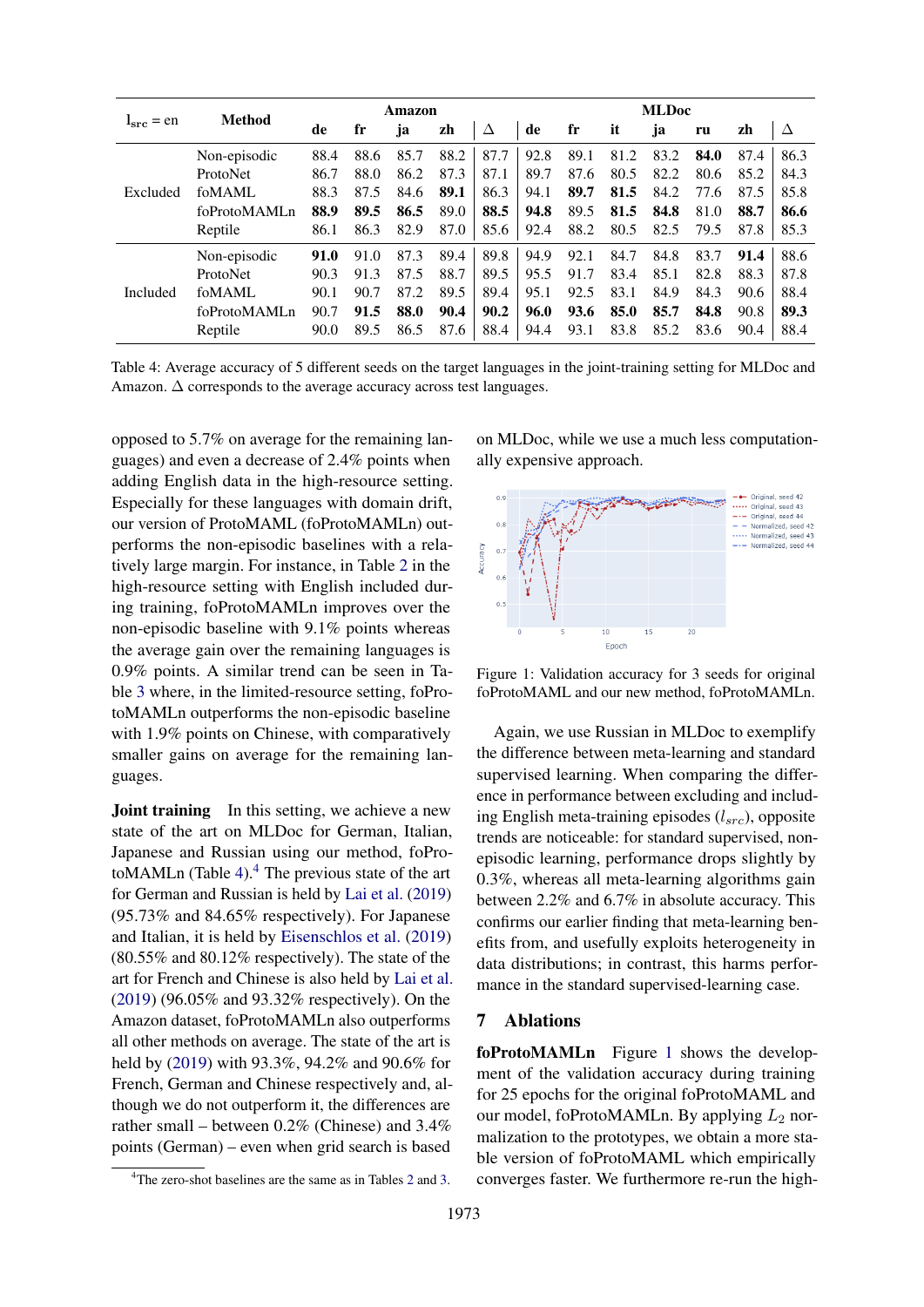| Dataset de fr it ja ru zh Diff                                                  |  |  |  |  |
|---------------------------------------------------------------------------------|--|--|--|--|
| Amazon 90.4 90.9 - 87.3 - 88.3 -1.7<br>MLDoc 92.8 92.4 78.6 79.3 69.3 88.9 -4.3 |  |  |  |  |

<span id="page-8-2"></span>Table 5: Average accuracy of 5 different seeds on unseen target languages using the original/unnormalized foProtoMAML model. *Diff* is the difference in average accuracy ∆ across languages against foProtoMAMLn.

<span id="page-8-3"></span>

| <b>Method</b> |    | <b>Limited-resource setting</b> |    |                                    |                                                                             | <b>High-resource setting</b> |                                           |    |    |      |  |
|---------------|----|---------------------------------|----|------------------------------------|-----------------------------------------------------------------------------|------------------------------|-------------------------------------------|----|----|------|--|
|               | de | fr                              | ja | zh                                 | Diff                                                                        | de fr                        |                                           | ja | zh | Diff |  |
| ProtoNet      |    |                                 |    |                                    | 91.1 90.9 87.1 85.5 + 0.75 91.3 91.1 87.4 88.7 + 1.44                       |                              |                                           |    |    |      |  |
| foMAML        |    |                                 |    |                                    | 90.8 87.4 87.3 85.2 $\vert$ -0.75 $\vert$ 91.7 91.2 87.2 88.1 $\vert$ -1.13 |                              |                                           |    |    |      |  |
| foProtoMAMLn  |    |                                 |    | $87.7$ $87.8$ $83.9$ $84.4$ $-3.1$ |                                                                             |                              | $\vert$ 90.8 89.8 86.2 82.3 $\vert$ -3.96 |    |    |      |  |
| Reptile       |    |                                 |    | 89.3 90.2 86.7 85.5                | $ +0.35 $ 90.0 89.3 87.1 85.7 $ -.04 $                                      |                              |                                           |    |    |      |  |

Table 6: Average accuracy of 5 different seeds on unseen target languages for Amazon when initializing from monolingual classifier in  $l_{src}$ . *Diff*: difference in average accuracy  $\Delta$  across languages compared to initializing from the XLM-RoBERTa language model.

resource experiments with English for both ML-Doc and Amazon using the original foProtoMAML (Table [5\)](#page-8-2) and find it performs 4.3% and 1.7% accuracy points worse on average, respectively, further demonstrating the effectiveness of our approach.

Initializing from a monolingual classifier In our experiments, we often assume the presence of a source language (English). We now investigate (in the  $l_{src}$  = en 'Excluded' setting) whether it is beneficial to pre-train the base-learner in a standard supervised way on this source language and use the obtained checkpoint  $\theta_{mono}$  as an initialization for meta-training (Table [6\)](#page-8-3) rather than initializing from the transformer checkpoint.

We observe that only ProtoNet consistently improves performance, whereas foProtoMAMLn suffers the most with a decrease of 3.1% and 3.96% in accuracy in the low- and high-resource setting respectively. We surmise this difference is attributable to two factors. Intuitively, the monolingual classifier aims to learn a transformation from the input space to the final feature space, from which the prototypes for ProtoNet and ProtoMAML are created, in which the learned classes are encoded in their own disjoint sub-spaces such that a linear combination of these features can be used to correctly classify instances. ProtoNet aims to learn a similar transformation, but uses a Nearest Neighbours approach to classify instances instead. ProtoMAML on the other hand benefits the most from prototypes which can be used to classify instances *after* the inner-loop updates have been per-

formed. This, in combination with the fact that the first-order approximation of ProtoMAML cannot differentiate through the creation of the prototypes, could explain the difference in performance gain with respect to ProtoNet.

## 8 Conclusion

We proposed a meta-learning framework for fewshot cross- and multilingual joint-learning for document classification tasks in different domains. We demonstrated that it leads to consistent gains over traditional supervised learning on a wide array of data availability and diversity settings, and showed that it thrives in settings with a heterogenous task distribution. We presented an effective adaptation to ProtoMAML and, among others, obtained a new state of the art on German, Italian, Japanese and Russian in the few-shot setting on MLDoc.

### 9 Acknowledgements

This work was supported by Deloitte Risk Advisory B.V., the Netherlands.

### References

- <span id="page-8-1"></span>Antreas Antoniou, Harrison Edwards, and Amos Storkey. 2018. How to train your maml. *arXiv preprint arXiv:1810.09502*.
- <span id="page-8-0"></span>Mikel Artetxe and Holger Schwenk. 2019. Massively multilingual sentence embeddings for zeroshot cross-lingual transfer and beyond. *Transactions of the Association for Computational Linguistics*, 7:597–610.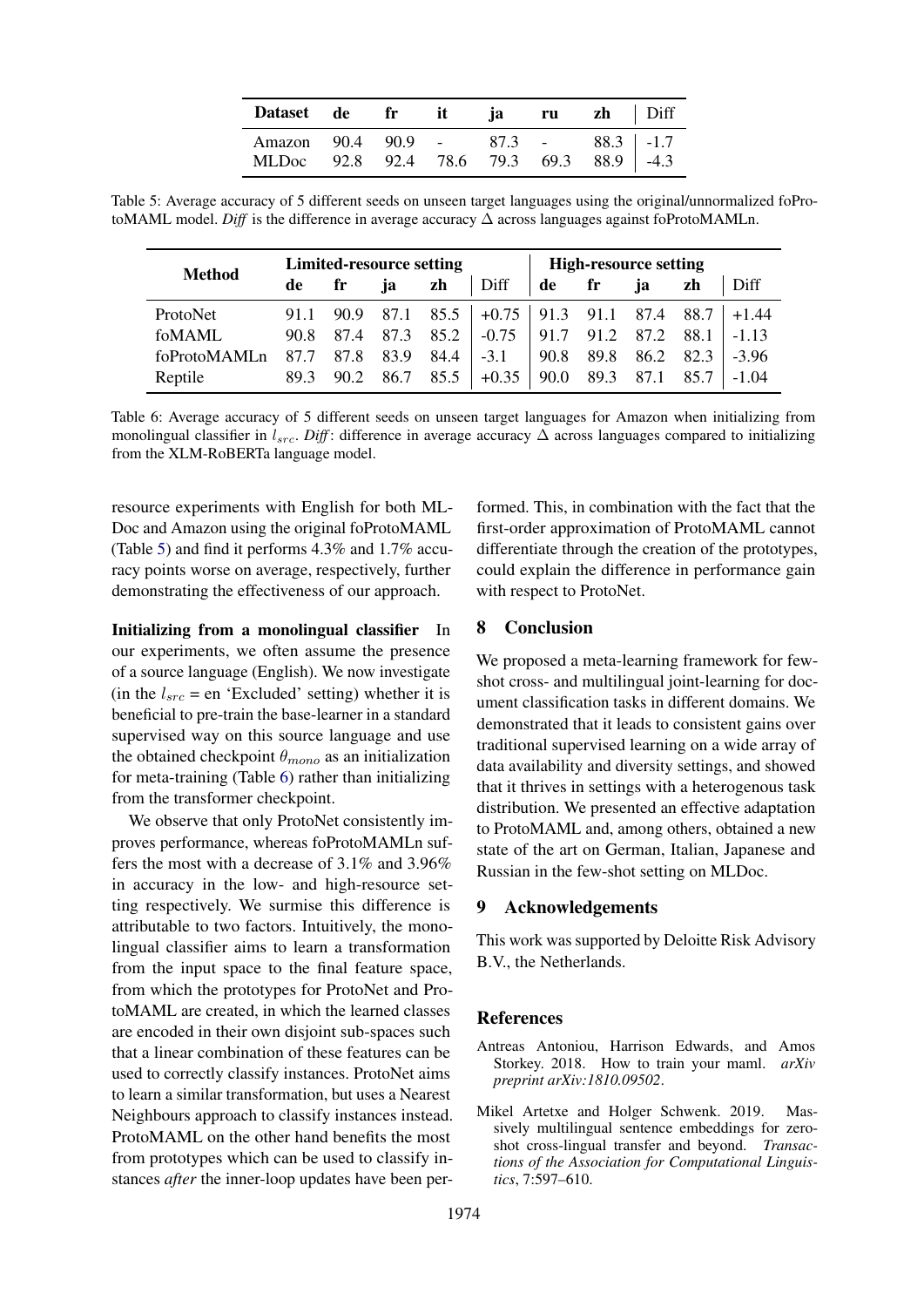- <span id="page-9-16"></span>Trapit Bansal, Rishikesh Jha, and Andrew McCallum. 2019. Learning to few-shot learn across diverse natural language classification tasks. *arXiv preprint arXiv:1911.03863*.
- <span id="page-9-6"></span>Yoshua Bengio, Samy Bengio, and Jocelyn Cloutier. 1990. *Learning a synaptic learning rule*. Citeseer.
- <span id="page-9-19"></span>Mingyang Chen, Wen Zhang, Wei Zhang, Qiang Chen, and Huajun Chen. 2019. [Meta relational learning](https://doi.org/10.18653/v1/D19-1431) [for few-shot link prediction in knowledge graphs.](https://doi.org/10.18653/v1/D19-1431) In *Proceedings of the 2019 Conference on Empirical Methods in Natural Language Processing and the 9th International Joint Conference on Natural Language Processing (EMNLP-IJCNLP)*, pages 4217– 4226, Hong Kong, China. Association for Computational Linguistics.
- <span id="page-9-4"></span>Alexis Conneau, Kartikay Khandelwal, Naman Goyal, Vishrav Chaudhary, Guillaume Wenzek, Francisco Guzman, Edouard Grave, Myle Ott, Luke Zettle- ´ moyer, and Veselin Stoyanov. 2019. Unsupervised cross-lingual representation learning at scale. *arXiv preprint arXiv:1911.02116*.
- <span id="page-9-20"></span>Alexis Conneau, Guillaume Lample, Ruty Rinott, Adina Williams, Samuel R Bowman, Holger Schwenk, and Veselin Stoyanov. 2018. Xnli: Evaluating crosslingual sentence representations. *arXiv preprint arXiv:1809.05053*.
- <span id="page-9-3"></span>Jacob Devlin, Ming-Wei Chang, Kenton Lee, and Kristina Toutanova. 2018. Bert: Pre-training of deep bidirectional transformers for language understanding. *arXiv preprint arXiv:1810.04805*.
- <span id="page-9-9"></span>Zi-Yi Dou, Keyi Yu, and Antonios Anastasopoulos. 2019. Investigating meta-learning algorithms for low-resource natural language understanding tasks. *arXiv preprint arXiv:1908.10423*.
- <span id="page-9-25"></span>Julian Eisenschlos, Sebastian Ruder, Piotr Czapla, Marcin Kardas, Sylvain Gugger, and Jeremy Howard. 2019. Multifit: Efficient multi-lingual language model fine-tuning. *arXiv preprint arXiv:1909.04761*.
- <span id="page-9-15"></span>Manaal Faruqui, Jesse Dodge, Sujay K Jauhar, Chris Dyer, Eduard Hovy, and Noah A Smith. 2014. Retrofitting word vectors to semantic lexicons. *arXiv preprint arXiv:1411.4166*.
- <span id="page-9-7"></span>Chelsea Finn, Pieter Abbeel, and Sergey Levine. 2017. Model-agnostic meta-learning for fast adaptation of deep networks. In *Proceedings of the 34th International Conference on Machine Learning-Volume 70*, pages 1126–1135. JMLR. org.
- <span id="page-9-10"></span>Jiatao Gu, Yong Wang, Yun Chen, Kyunghyun Cho, and Victor OK Li. 2018. Meta-learning for lowresource neural machine translation. *arXiv preprint arXiv:1808.08437*.
- <span id="page-9-23"></span>Diederik P Kingma and Jimmy Ba. 2014. Adam: A method for stochastic optimization. *arXiv preprint arXiv:1412.6980*.
- <span id="page-9-8"></span>Gregory Koch, Richard Zemel, and Ruslan Salakhutdinov. 2015. Siamese neural networks for one-shot image recognition. In *ICML deep learning workshop*, volume 2. Lille.
- <span id="page-9-5"></span>Guokun Lai, Barlas Oguz, and Veselin Stoyanov. 2019. Bridging the domain gap in cross-lingual document classification. *arXiv preprint arXiv:1909.07009*.
- <span id="page-9-2"></span>Guillaume Lample and Alexis Conneau. 2019. Crosslingual language model pretraining. *arXiv preprint arXiv:1901.07291*.
- <span id="page-9-1"></span>Guillaume Lample, Alexis Conneau, Ludovic Denoyer, and Marc'Aurelio Ranzato. 2017. Unsupervised machine translation using monolingual corpora only. *arXiv preprint arXiv:1711.00043*.
- <span id="page-9-22"></span>David D Lewis, Yiming Yang, Tony G Rose, and Fan Li. 2004. Rcv1: A new benchmark collection for text categorization research. *Journal of machine learning research*, 5(Apr):361–397.
- <span id="page-9-21"></span>Patrick Lewis, Barlas Oğuz, Ruty Rinott, Sebastian Riedel, and Holger Schwenk. 2019. Mlqa: Evaluating cross-lingual extractive question answering. *arXiv preprint arXiv:1910.07475*.
- <span id="page-9-24"></span>Liyuan Liu, Haoming Jiang, Pengcheng He, Weizhu Chen, Xiaodong Liu, Jianfeng Gao, and Jiawei Han. 2019. On the variance of the adaptive learning rate and beyond. *arXiv preprint arXiv:1908.03265*.
- <span id="page-9-12"></span>Ilya Loshchilov and Frank Hutter. 2016. Sgdr: Stochastic gradient descent with warm restarts. *arXiv preprint arXiv:1608.03983*.
- <span id="page-9-0"></span>Tomas Mikolov, Quoc V Le, and Ilya Sutskever. 2013a. Exploiting similarities among languages for machine translation. *arXiv preprint arXiv:1309.4168*.
- <span id="page-9-14"></span>Tomas Mikolov, Ilya Sutskever, Kai Chen, Greg S Corrado, and Jeff Dean. 2013b. Distributed representations of words and phrases and their compositionality. In *Advances in neural information processing systems*, pages 3111–3119.
- <span id="page-9-13"></span>Alex Nichol, Joshua Achiam, and John Schulman. 2018. On first-order meta-learning algorithms. *arXiv preprint arXiv:1803.02999*.
- <span id="page-9-11"></span>Farhad Nooralahzadeh, Giannis Bekoulis, Johannes Bjerva, and Isabelle Augenstein. 2020. Zero-shot cross-lingual transfer with meta learning. *arXiv preprint arXiv:2003.02739*.
- <span id="page-9-18"></span>Abiola Obamuyide and Andreas Vlachos. 2019a. [Meta-learning improves lifelong relation extraction.](https://doi.org/10.18653/v1/W19-4326) In *Proceedings of the 4th Workshop on Representation Learning for NLP (RepL4NLP-2019)*, pages 224–229, Florence, Italy. Association for Computational Linguistics.
- <span id="page-9-17"></span>Abiola Obamuyide and Andreas Vlachos. 2019b. [Model-agnostic meta-learning for relation classifica](https://doi.org/10.18653/v1/P19-1589)[tion with limited supervision.](https://doi.org/10.18653/v1/P19-1589) In *Proceedings of the*